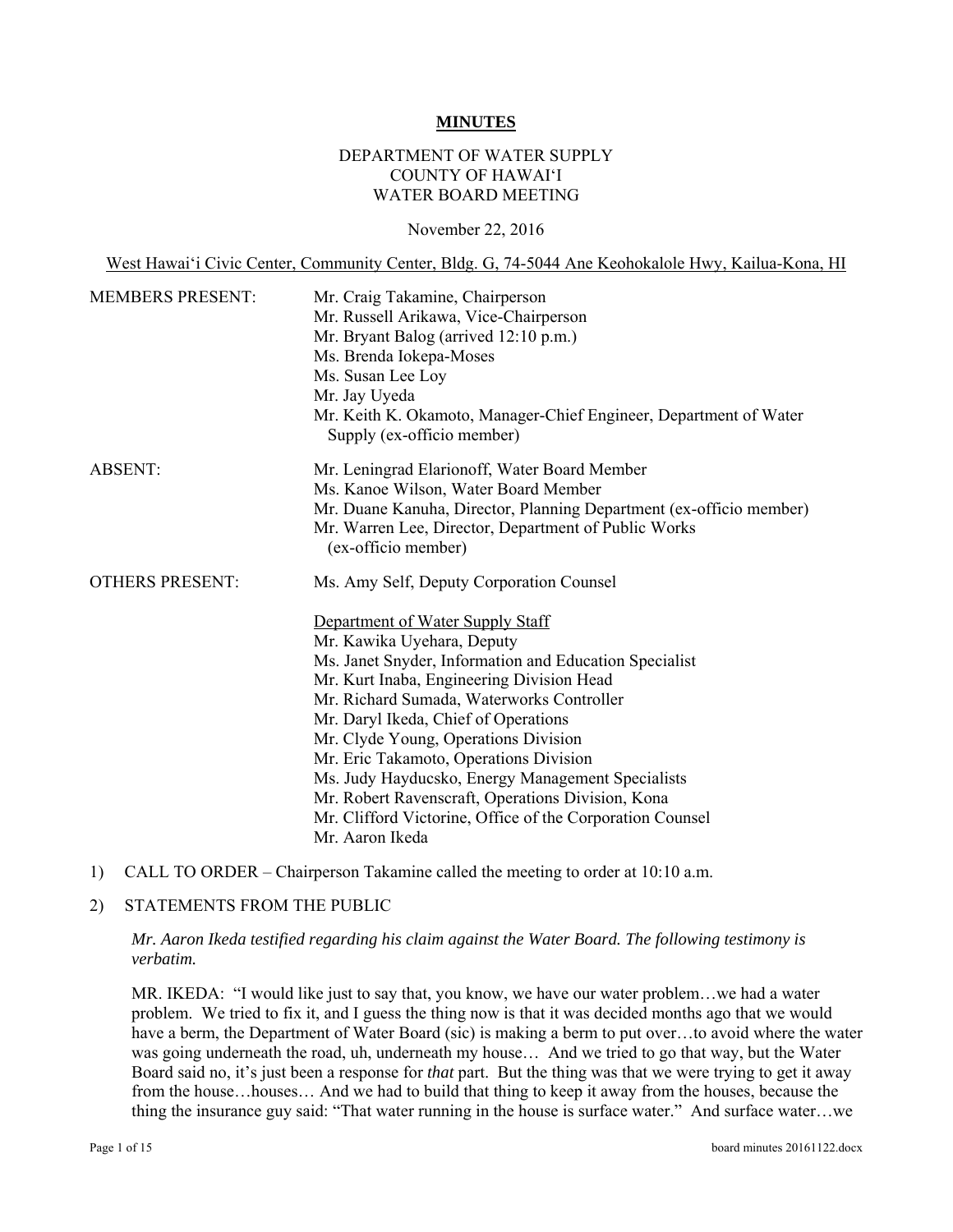next to a culvert that we could try to shove it in, but we don't know if it'll hold it at that point. We're just cannot get insurance on the houses, you know. So that was the biggest concern…to push it away. And ever though we stopped this…they stopped the water…in a big, heavy rain, the water still comes underneath, because we felt that a channel came through, because it was months that the water was running underneath the road. So we're still having that problem…but only when it rains now, not 24/7, every day of the week. So anyway, we just want you to consider that second portion, where we had to try and divert the water away from the houses, and right now, that's the (inaudible) culvert coming underneath the road...in what is a flood zone. And we had a really big rain one time, and the rain just came through…we had a big puddle right by the house…like a lake. You know…so we knew it was going that way, so that's why I went to push it over, and tried to make a dry well to make it (soft?) so the water goes down. And we don't know if that works yet, 'cos we're waiting for another big rain to come in, to see if that works. And we've dug several holes; it's all solid rock. So we finally found a spot right waiting... So anyway, that's all I have to say."

Chairperson Takamine thanked Mr. Ikeda for his testimony. On a different subject, the Chairperson called for a moment of silence to honor the passing of the late State Representative Clift Tsuji, who he said was a staunch advocate of farmers and agriculture.

Chairperson Takamine recognized outgoing Water Board Member, Ms. Lee Loy, whose last Board meeting was today. Ms. Lee Loy was recently elected to the County Council. He noted that Ms. Lee Loy had worked particularly hard on amendments to the DWS Rules, policies and procedures, and she will be greatly missed. The Chairperson expressed confidence that Ms. Lee Loy would do a great job on the Council, and said that all of the Board is very excited for her.

- 3) APPROVAL OF MINUTES ACTION: Mr. Uyeda moved to approve the Minutes of the October 25, 2016 Water Board Meeting; seconded by Mr. Arikawa and carried unanimously by voice vote.
- 4) APPROVAL OF ADDENDUM AND/OR SUPPLEMENTAL AGENDA None
- 5) NORTH KOHALA:

## A. **RESOLUTION NO. 2016-05, PROVIDING FOR THE ACQUISITION OF PRIVATE PROPERTY AND AN EASEMENT SITUATED IN MAKAPALA, THE DISTRICT OF NORTH KOHALA, TMK (3) 5-2-005:023, FOR WELL SITE IMPROVEMENTS:**

Resolution 2016-05 provides for the acquisition of 1,050 sq. ft. of private property and a 600 square foot easement, identified as a portion of Tax Map Key (3) 5-2-005:023. DWS plans water system improvements on the said property including, but not limited to, the development, operation and maintenance of an existing undeveloped well which will serve as a backup source to the existing Makapala Production Well.

DWS paid to construct the undeveloped well with the cooperation of the U.S. Geological Survey (USGS) and a previous landowner during the late 1980's. The well site and easement were recently appraised for a combined value of \$875.00 as of March 8, 2016.

The Manager-Chief Engineer recommended that the Water Board adopt Resolution No. 2016-05, subject to the approval of Corporation Counsel.

Chairperson Takamine said that the Department had requested that this Item be deferred.

MOTION: Mr. Arikawa moved to defer; seconded by Ms. Lee Loy.

The Manager-Chief Engineer said this Item *could* go forward today, but it required six Board members to be present, so it could be handled later in the meeting when the sixth Board member arrived. He clarified that Item 5(B), RIGHT OF ENTRY FOR THE HALA'ULA WELL AND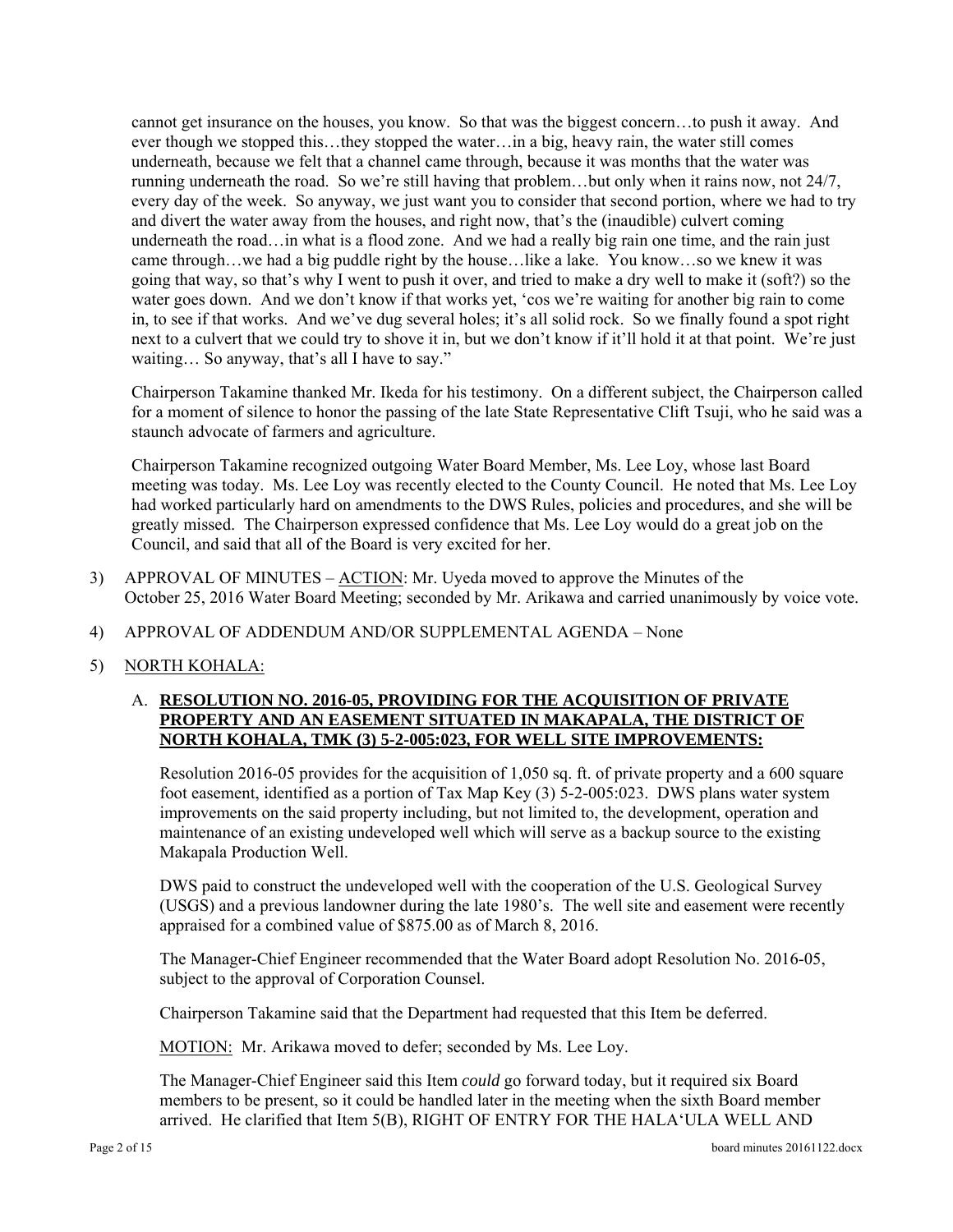TANK SITE IN THE DISTRICT OF NORTH KOHALA, TMK (3) 5-3-004:001, needed to be deferred.

Ms. Self said that the Board should table Item 5(A), and move to withdraw the deferral.

ACTION: Mr. Arikawa moved to withdraw his Motion to defer Item 5(A); seconded by Ms. Lee Loy, and carried unanimously by voice vote.

# B. **RIGHT OF ENTRY FOR THE HALA'ULA WELL AND TANK SITE IN THE DISTRICT OF NORTH KOHALA, TMK (3) 5-3-004:001:**

The Department of Water Supply is working to acquire a portion of TMK (3) 5-3-004:001 for a well and tank site. In order to begin the design work prior to completion of the acquisition, DWS intends to execute a Right of Entry Agreement with the land owner.

The Manager-Chief Engineer recommended that the Water Board approve the subject Right of Entry Agreement for the Hala'ula Well and Tank Site in the District of North Kohala, TMK (3) 5-3- 004:001, subject to review and approval of Corporation Counsel, and that the Manager-Chief Engineer or the Deputy be authorized to sign the documents.

MOTION: Mr. Arikawa moved to defer; seconded by Mr. Uyeda.

Ms. Self asked whether the Board wanted to defer to the December meeting.

Mr. Arikawa said he would clarify his Motion.

ACTION: Mr. Arikawa moved to defer to the December meeting; seconded by Mr. Uyeda, and carried unanimously by voice vote.

# 6) NORTH KONA:

# A. **JOB NO. 2016-1056, WAI'AHA DEEPWELL REPAIR:**

This project consists of paying for all labor, materials, tools and equipment necessary for the replacement of the existing deep well submersible pump and motor, power cable, column pipe, column couplings and all appurtenant materials, such as cable guards, strapping, etc; chlorination and testing of the well and pumping assembly; in accordance with the specifications.

Bids for this project were opened on November 10, 2016, at 1:30 p.m., and the following are the bid results:

| <b>Bidder</b>                                  | <b>Bid Amount</b> | <b>Adjusted Bid Amount</b><br>(for purposes of bid<br>$award)*$ |
|------------------------------------------------|-------------------|-----------------------------------------------------------------|
| Beylik Drilling & Pump Service, Inc.           | \$786,165.00      | \$746,856.75                                                    |
| Derrick's Well Drilling and Pump Services, LLC | \$650,000.00      | N/A                                                             |
| Water Resources International, Inc.            | Non-Responsive    | N/A                                                             |

\*Bids were adjusted (for the purpose of award) to provide credits for participation in the State Apprenticeship Program, in accordance with Hawaiʻi Administrative Rules.

Project Costs:

| <b>Total Cost:</b>                                              | \$715,000.00 |
|-----------------------------------------------------------------|--------------|
| 2) Contingencies $(10.0\%)$                                     | 65,000.00    |
| 1) Low Bidder (Derrick's Well Drilling and Pump Services, LLC.) | \$650,000.00 |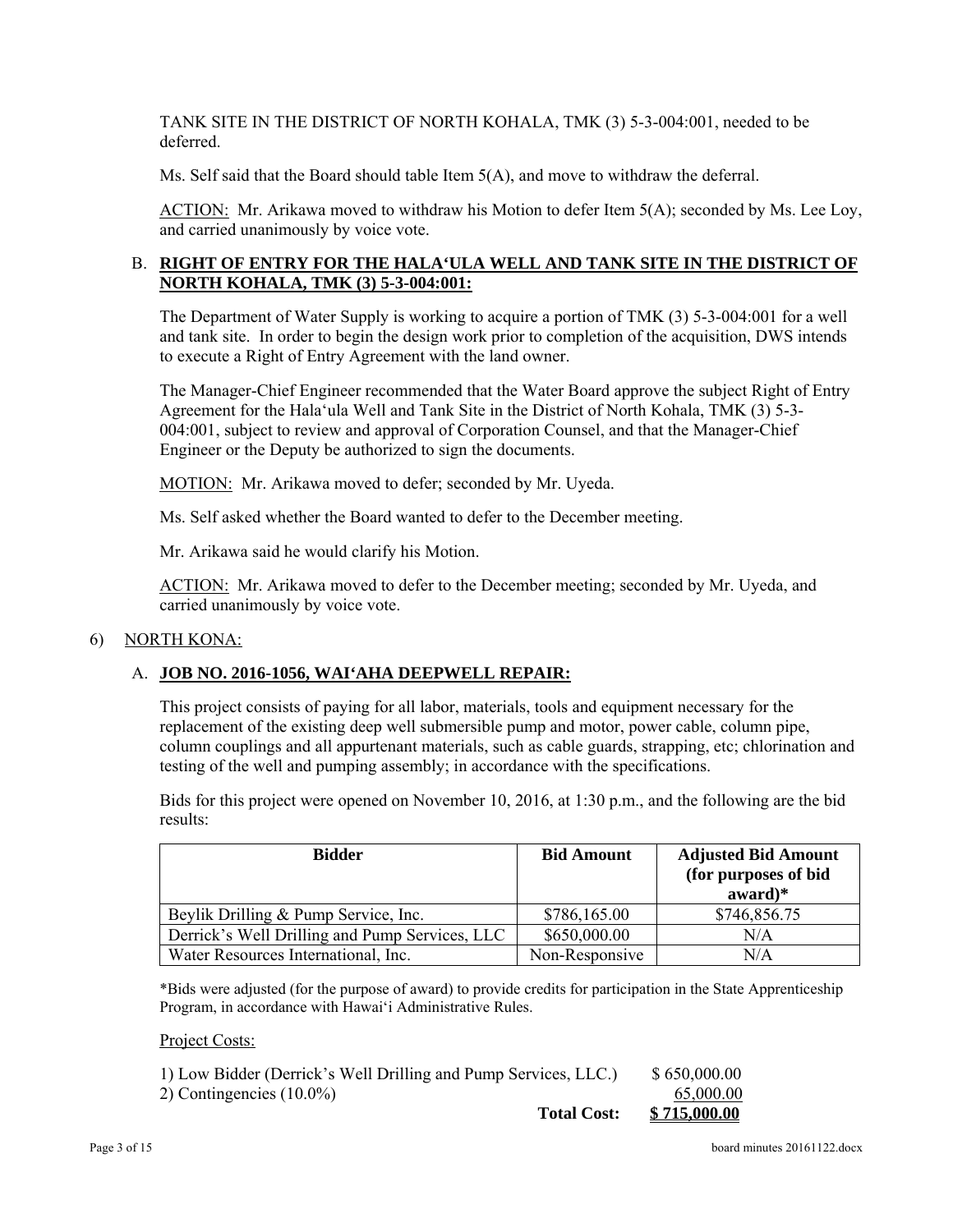Funding for this project will be from DWS's CIP Budget under Deepwell Pump Replacement. The contractor will have 210 calendar days to complete this project. The Engineering estimate for this project was \$605,000.00.

 Vice-Chairperson be authorized to sign the contract, subject to review as to form and legality by The Manager-Chief Engineer recommended that the Board award the contract for JOB NO. 2016- 1056, WAI`AHA DEEPWELL REPAIR, to the lowest responsible bidder, Derrick's Well Drilling and Pump Services, LLC., for their bid amount of \$650,000.00, plus \$65,000.00 for contingencies, for a total contract amount of \$715,000.00. It is further recommended that either the Chairperson or the Corporation Counsel.

MOTION: Ms. Iokepa-Moses moved to approve; seconded by Ms. Lee Loy.

Mr. Uyeda asked how deep this well is, and asked why the bid price was substantially higher than other well repair projects that have come before the Board.

Mr. Takamoto said that the main cost increase on this bid could be attributed to the fact that DWS included electrical inspection work, to give the Department some degree of security that the contractor will honor warranties, having reviewed all of the electrical work on this project. He said that the depth of the well was 1,500 feet.

The Manager-Chief Engineer said the scope involves a push-pull of the pump and motor. He noted that in some well repair jobs in the past, things got cloudy regarding what constitutes "warranty work." Sometimes there were questions as to what piece of equipment was at fault, etc. DWS is now looking to include that kind of electrical inspection work in the project scope. The aim is to have all parties be aware ahead of time regarding something like a pre-existing condition; it will be clear, before DWS pulls the pump and motor out of the ground and ships them off for repairs, whether a piece of equipment topside was actually at fault. DWS staff do their best to evaluate the system up top, but issues involving electrical controls and components are not readily apparent by merely looking at the equipment.

Mr. Arikawa asked whether this well was off-line.

Mr. Takamoto confirmed that it was off-line; DWS decided to take it off-line to prevent it from breaking down. This well could be brought back on to act as a back-up in case another well goes down, he said.

Mr. Arikawa asked if there was a back-up for this well, once the repairs on it begin.

The Manager-Chief Engineer said that there are actually 12 sources in the area, and DWS staff are getting very adept at making water move from one place to another. He expressed confidence that once this well is rendered unusable during the repairs, DWS will manage to get other wells to work for the system. Failing that, DWS will come to the Board for an emergency procurement to do a repair job on another well, he said

Mr. Arikawa said that the 210 calendar days is a long time for the well to be down.

Chairperson Takamine noted that most electrical inspection work would be pretty standard now.

The Manager-Chief Engineer said that the Department is evaluating how it does things. Including electrical inspection work is one of the things that DWS is putting into the scope for the contractor. At the same time, DWS is looking to hire its own independent consultant to do the electrical inspection work, he said, noting that if the contractor hires such a person, that person will be working for the *contractor.* Conflicts of interest could arise, he said. DWS is looking at doing it both ways,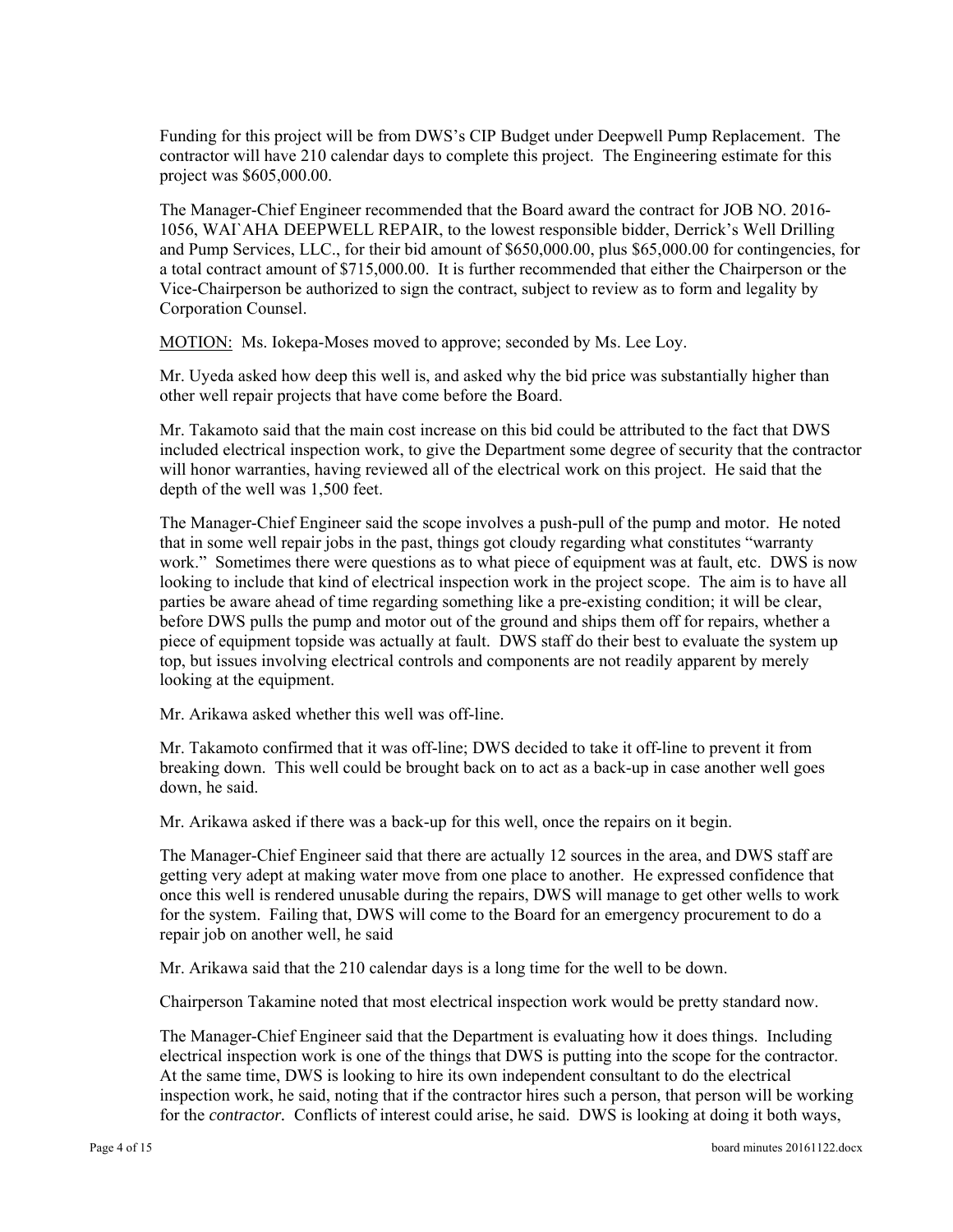i.e., putting it into the contractor's scope or hiring an independent consultant. Because on this particular repair project, **time is of the essence**, DWS has put the electrical inspection work in the scope of the contractor. On another repair project, DWS might take the other approach, he said.

Chairperson Takamine said that was good.

Mr. Arikawa asked whether this current project entailed a complete replacement of the submersible pump; he asked if this would be a brand-new pump.

Mr. Takamoto confirmed that it would be brand-new.

Mr. Arikawa said that in that case, the repairs would not take as extraordinarily long to complete – less than well repair jobs in the past.

The Manager-Chief Engineer asked Mr. Takamoto to explain how the duration of the contract would typically account for these 210 calendar days.

Mr. Takamoto said in this case, there would be the electrical inspection work; DWS would be directing the contractor to get all of their materials ready up front first, before they even consider taking down this site. By so doing, DWS will be working to minimize the length of time that this facility will be off-line. DWS is working to get this repair done as quickly as possible; the contractor will be doing both the electrical work and the well repair work concurrently, to minimize the actual repair time.

ACTION: Motion carried unanimously by voice vote.

### B. **JOB NO. 2013-989, KAHALU'U SHAFT INCLINED LIFT REPLACEMENT:**

This project consists of the removal and replacement of an existing inclined lift system and control with a new traction drive inclined lift system and wireless control, and all related materials, equipments, and accessories to be removed and installed for the new system as indicated on the project plan and specifications.

Bids for this project were opened on November 10, 2016, at 2:00 p.m., and the following are the bid results:

| Bidder                       | <b>Bid Amount</b>    |
|------------------------------|----------------------|
| Ltd.<br>Jas.<br>W<br>Glover. | 000.00<br>52.<br>۰.۴ |

The Engineering estimate for this project was \$900,000.00.

The Manager-Chief Engineer recommended that the Board not award the bid for JOB NO. 2013-989, KAHALU'U SHAFT INCLINED LIFT REPLACEMENT, due to the high cost of the bid. Staff will re-evaluate the scope of work and will procure the necessary services according to procurement rules.

MOTION: Ms. Lee Loy moved to approve; seconded by Mr. Arikawa.

The Manager-Chief Engineer said that the bid came in significantly above the estimate, so the Department decided to take a step back to try to adjust the project scope, or adjust the bid documents regarding the qualifications of the contractor, in hopes of getting a more reasonable amount. DWS needs the work to be done, he said. The inclined lift is operational, so DWS has the time to re-evaluate and re-advertise for bids.

Mr. Arikawa asked how old this inclined lift system is; he asked if it was ever repaired, replaced, or was the original system.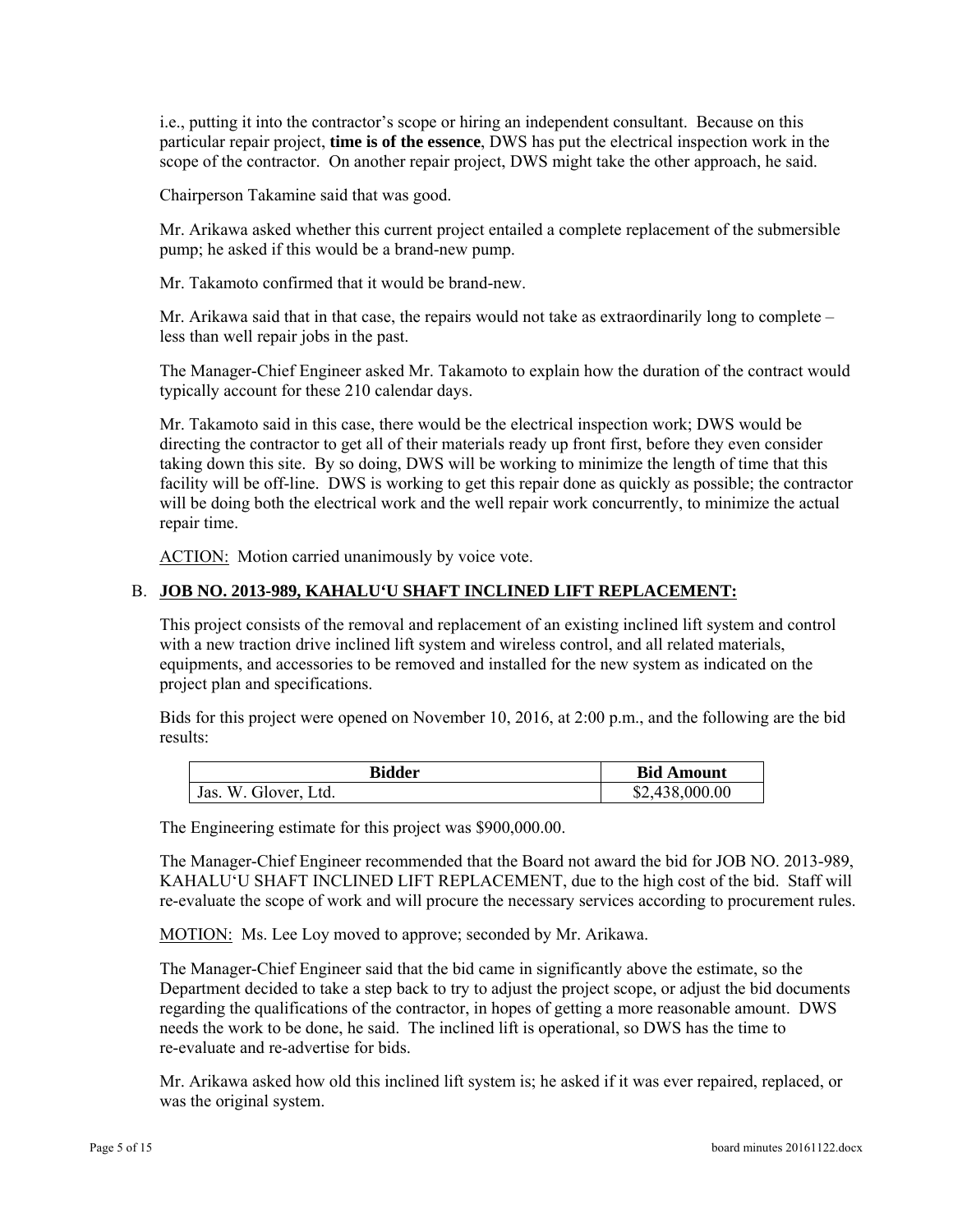Mr. Takamoto said it was the original equipment.

The Manager-Chief Engineer said it dated back to the late 1970s.

Mr. Arikawa asked if Glover was the original contractor.

The Manager-Chief Engineer explained that this system was built by the now-defunct State Division of Water and Land Development. The State developed the source, and turned it over to DWS, so the original contract was the State's contract.

ACTION: Motion carried unanimously by voice vote.

#### 7) MISCELLANEOUS:

#### A. **DEDICATIONS:**

The Department has received the following documents for action by the Water Board. The water systems have been constructed in accordance with the Department's standards, and are in acceptable condition for dedication.

#### **1. GRANT OF EASEMENT**

(For Water Meter Purposes) Grantor: The Residences of Laulea Limited Partnership Tax Map Key: (3) 6-8-022: 024

#### **2. GRANT OF EASEMENT AND BILL OF SALE**

Subdivision No.2014-001324 Zoning: RS-10 No. of Lots: 21 Grantor/Seller: RJL, LLC Tax Map Key: (3) 2-7-040: 009 portion Facilities Charge: \$111,190.00 Date Paid: 6/23/2016 Final Inspection Date: 6/18/2016 Water System Cost: \$111,197.00

### **3. GRANT OF EASEMENT AND BILL OF SALE**

Subdivision No.: SUB-07-000637 Zoning: A-5a No. of Lots: 22 Grantor/Seller: Ki'ilae Farms Owners Association, Inc. Tax Map Key: (3) 8-5-007: 040 and 041 (Road Lots 73 and 74) Facilities Charge: \$132,000.00 (for 24 services) Date Paid: 6/28/2007 Final Inspection Date: 8/16/2016 Water System Cost: \$235,410.00

The Manager-Chief Engineer recommended that the Water Board accept these documents subject to the approval of the Corporation Counsel, and that either the Chairperson the Vice-Chairperson be authorized to sign the documents.

ACTION: Ms. Iokepa-Moses moved to approve; seconded by Ms. Lee Loy, and carried unanimously by voice vote.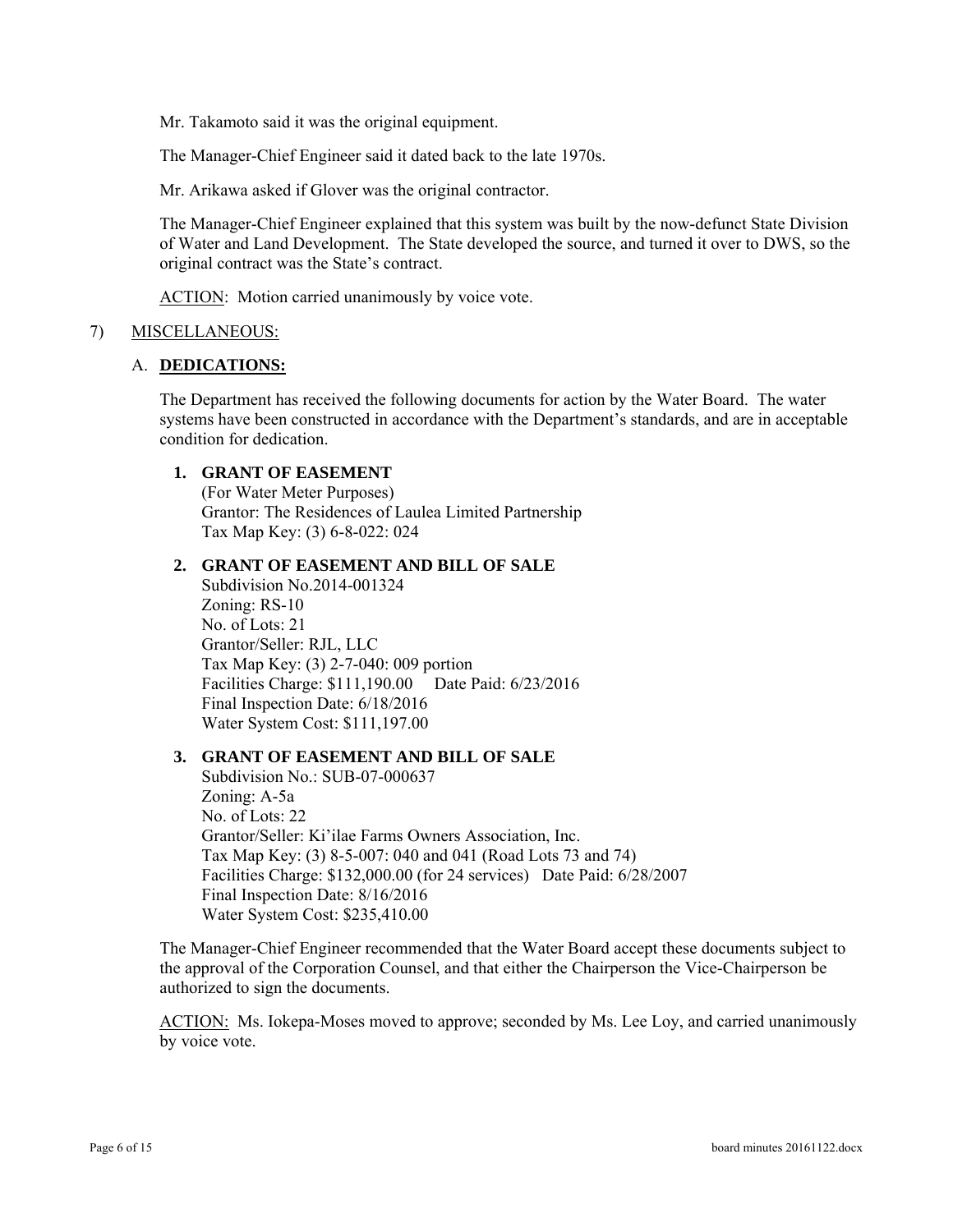# B. **EXECUTIVE SESSION: CLAIM AGAINST THE COUNTY OF HAWAI'I, DEPARTMENT OF WATER SUPPLY/Ikeda, Aaron & Carol, Claim No. 16-0040:**

*(This Item was handled later in the meeting.)* 

# C. **UPDATE RE: NATIONAL PARKS SERVICE'S PETITION TO DESIGNATE KEAUHOU AQUIFER AS A GROUND WATER MANAGEMENT AREA:**

The Manager-Chief Engineer noted that the Board received in their packets a four-page document entitled "Possible Milestones for Non-Designation Recommendation for the Keauhou Aquifer System Area." This document is the latest that DWS has gotten from the State Commission on Water Resource Management (CWRM). He noted that he and Mr. Inaba had attended the CWRM meeting last Tuesday, where the Department's consultant presented the Water Use and Development Plan – Phase 2. This was basically just a briefing for the Commission. He noted that the day before the meeting, CWRM staffer Mr. Roy Hardy provided the four-page "Milestones" document. DWS has had about a week to digest it, the Manager-Chief Engineer said. This appears to be CWRM's attempt at mediation, in order to avoid designation. There are some issues that the Board might want to consider, and he recommended that the Board discuss this in Executive Session.

Ms. Self said that the Executive Session required a two-thirds majority, so it would have to be held later in the meeting.

### D. **EXECUTIVE SESSION RE: NATIONAL PARKS SERVICE'S PETITION TO DESIGNATE KEAUHOU AQUIFER AS A GROUND WATER MANAGEMENT AREA:**

*(This Item was handled later in the meeting.)* 

### E. **MONTHLY PROGRESS REPORT**:

The Manager-Chief Engineer mentioned that DWS would be holding a public informational meeting this evening regarding the Santos Lane/Nohea Street project at the Waiākea Intermediate School library. The intent of this meeting is similar to a meeting held regarding the Pi'ihonua-Kūkūau project, i.e., to inform the residents about the project status, the proposed project schedule, and how the project may affect the residents' daily routine.

Ms. Iokepa-Moses asked if there is usually a large turnout for such meetings.

The Manager-Chief Engineer said that this is the second such meeting, but the first meeting, regarding the Pi'ihonua-Kūkūau project, had more than 30 people show up. The Santos Lane/Nohea Street project is in a more concentrated area; it primarily only involves two streets, although when the contractor gets to Puainako Street, the contractor may have to restrict traffic to one lane. He asked Ms. Snyder how many flyers she handed out.

Ms. Snyder said approximately 40 flyers were distributed door-to-door.

The Manager-Chief Engineer said the Department set the meeting time at 5:30 p.m., before dinnertime, for the convenience of the residents.

Ms. Snyder said yes, in addition, the venue for the meeting is within close walking distance of the two streets.

The Manager-Chief Engineer said he would inform the Board how many people attended.

Chairperson Takamine asked about the status of the Queen Ka'ahumanu Highway Widening project.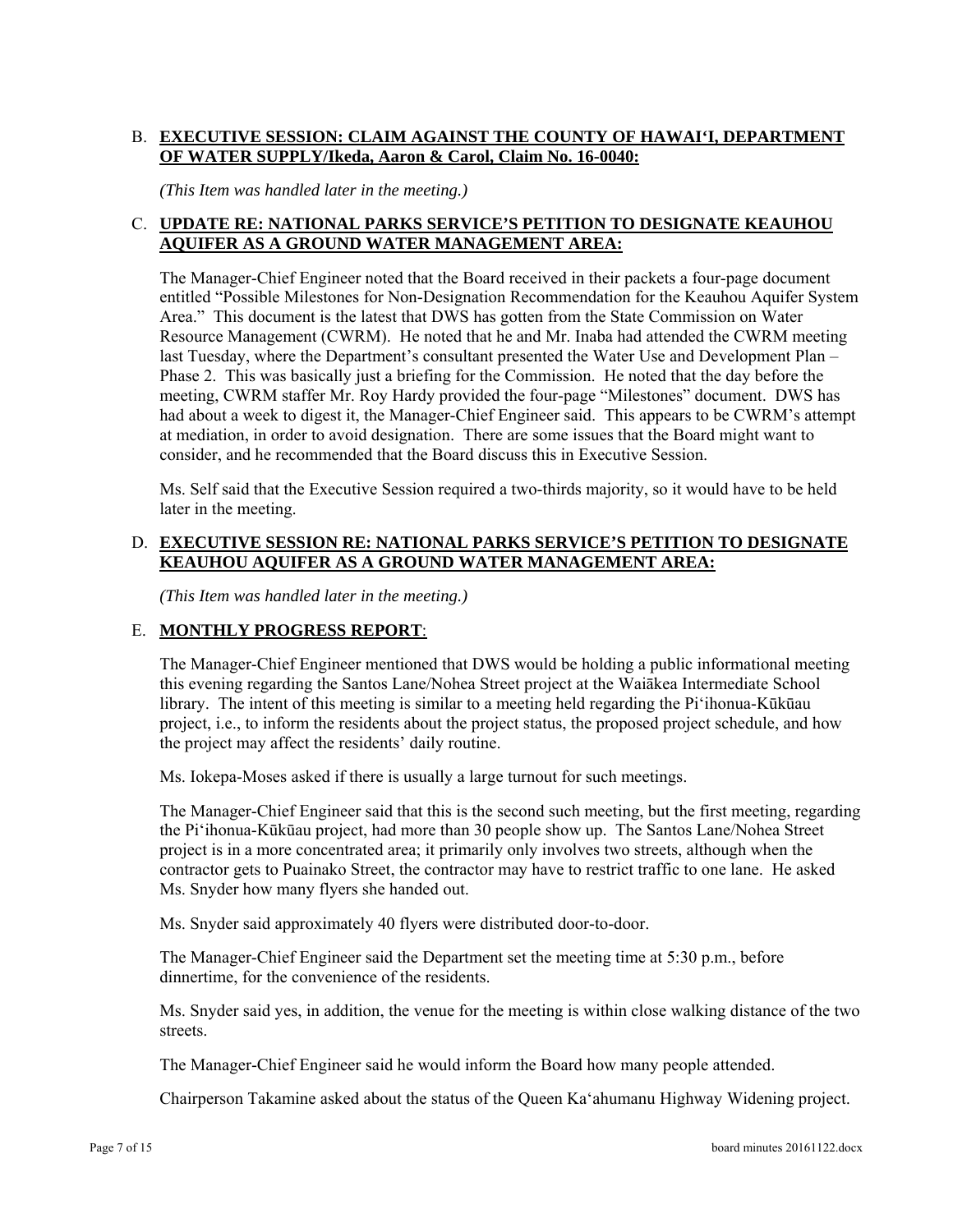Mr. Inaba said that as far as DWS's waterline portion, the contractor continues to work on it. He said that he asked for a schedule for the water system that the contractor is now installing. The contractor can complete that work, do the tie-in and have the system operational even before the actual highway work is complete, he said. Mr. Inaba said that he would report back with an estimate when the contractor gets it to him. He said he thought the contractor was still lacking the final tie-in dates. The contractor can do the testing and chlorination, but they have as yet been unable to get the tie-in schedule, which will pinpoint when DWS will be able to cross the existing lanes of the highway.

Mr. Arikawa asked if the Āhualoa-Honoka'a Transmission Waterline project was completed. He asked if the contractor had submitted the final payment request.

Mr. Inaba said no, not yet. The contractor has some punch list items, possibly including pavement repair work.

Ms. Lee Loy, noting previous right-of-way glitches with the State Department of Transportation (DOT), asked whether DWS had managed to iron out the Use & Occupancy Agreement regarding the Āhualoa project.

Mr. Inaba said that the Use & Occupancy Agreement has been somewhat ironed out, and DOT is in agreement with DWS that they want to work on a *master* Use & Occupancy Agreement. For the Āhualoa project, there is a current template, which DOT said they are okay to follow. One of the issues that DWS has in getting projects through is the State's conditional approval letter, which has language that conflicts with the language in the Use & Occupancy Agreement. DWS objected to the language in the conditional approval letter, and DOT said they were going with the Use & Occupancy Agreement language. DWS ended up lining out the language that conflicted in the conditional letter, Mr. Inaba said. DWS will execute the Use & Occupancy Agreement, which will override the conditional approval letter.

The Manager-Chief Engineer said that the short answer to Ms. Lee Loy's question is that the kinks have not really been ironed out yet.

Mr. Inaba said that it is still in process.

The Manager-Chief Engineer said that DWS does have an executed Use & Occupancy agreement for the Āhualoa-Honoka'a Transmission Waterline, which DWS *thought* would be the template for future such agreements. DWS was hopeful that things had been ironed out, but things are not consistent when dealing with the State; there are different engineers involved, as well as different Attorneys-General assigned to projects. As Mr. Inaba said, the conditional approval letter that the State typically sends is full of language that DWS cannot sign off on, such as holding the State harmless for anything and everything in a State highway. The State requires DWS to sign that conditional approval letter, before the State starts the process on the actual Use & Occupancy Agreement. The Manager-Chief Engineer said it is a work-in-progress. DWS is trying to handle it at a staff level, among Mr. Inaba, the consultants and the State Right-of-Way Branch.

Ms. Lee Loy asked if that master Use & Occupancy Agreement is the best solution for DWS.

The Manager-Chief Engineer said that DWS thought it might be, but Honolulu Board of Water Supply (BWS) has been working on such a master Use  $\&$  Occupancy Agreement for years – so far, to no avail. DWS cannot wait for that to happen; it needs to get its projects done, so the Department is handling things case-by-case. DWS checks in with Honolulu from time to time on how things are going, but it has been taking years.

Ms. Lee Loy asked if there is anything that the Board can help to facilitate things.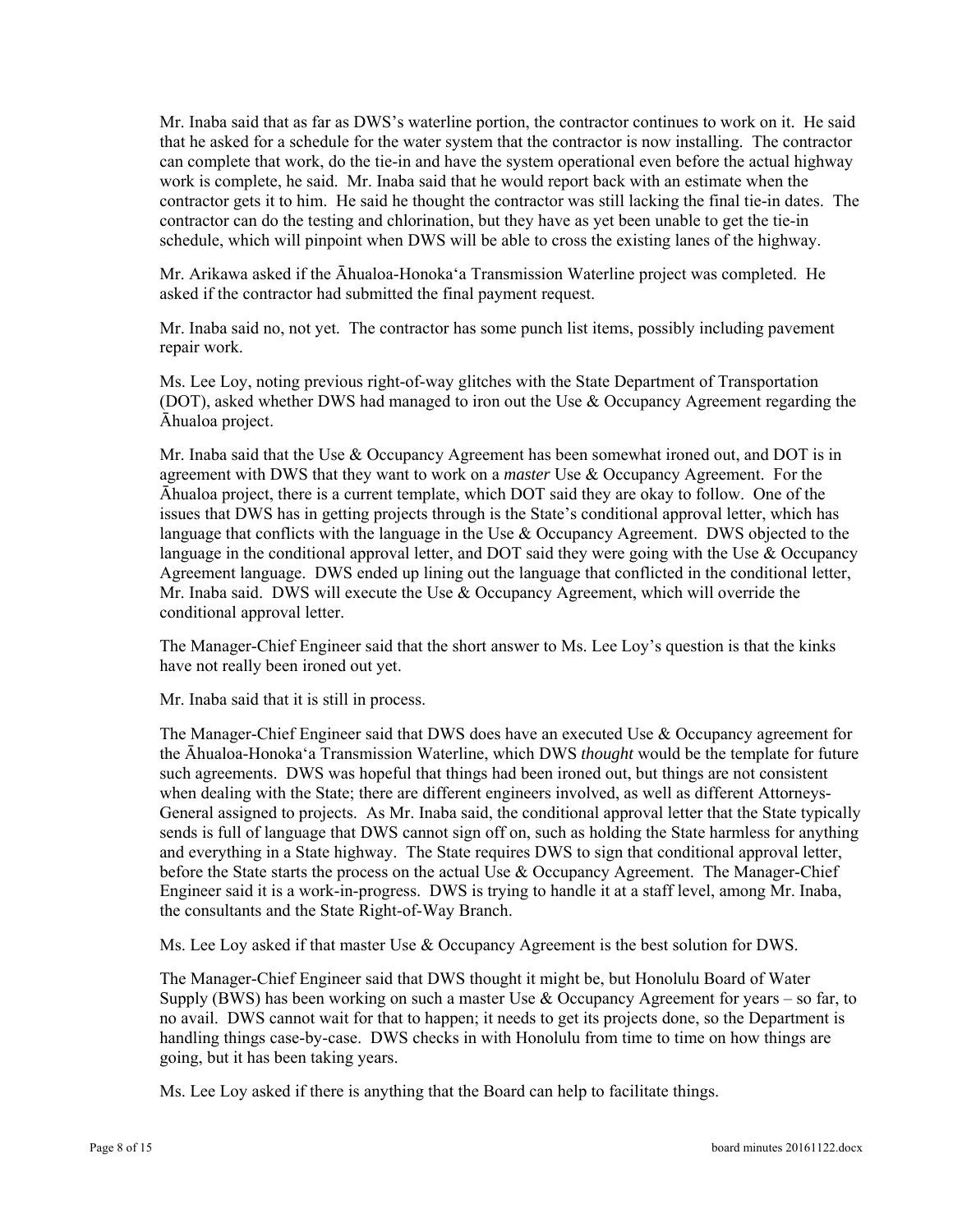The Manager-Chief Engineer said that if the Department thinks of something, they will let the Board know.

Ms. Self noted that under Statute, the State cannot indemnify the County for anything, unless it is agreed to by the Governor.

The Manager-Chief Engineer said it *can* be done.

 Ms. Self agreed, but the deputy AG does not want to sign off on it. She thought the way to go might be to get the Governor to sign some sort of document that would cover all other things involving indemnity; she said she did not know if the State would go for that or not.

The Manager-Chief Engineer said that he participates in quarterly teleconferences with the other water departments; he said he would check with Honolulu the next time to see where things stand on a master Use & Occupancy Agreement.

Chairperson Takamine wondered if the Big Island should take the lead on this, instead of waiting for Honolulu to sort it out.

Mr. Inaba said that Oahu had actually eliminated a portion of their contracts that tapped across State Highways, due to this thorny Right-of-Way issue that DWS also faces.

Mr. Uyeda said he was sure that DWS is not the only utility waiting for a Use & Occupancy permit. He thought it would be good to reach out to the other water departments, to show how many projects are being held up because of this – and the dollar amounts involved.

Ms. Lee Loy agreed that a white sheet showing the timelines and the costs involved would lend some weight to help get the issue resolved.

The Manager-Chief Engineer said that DWS could work on that.

Ms. Lee Loy said that it would pay off in the long run, and could result in good, tight timelines for construction. It would be for the customers' benefit, she said.

### F. **REVIEW OF MONTHLY FINANCIAL STATEMENTS:**

The Manager-Chief Engineer said that DWS would soon be preparing the Department's Budget; the draft Budget will probably be first brought to the Board in January. As a heads-up, he said that the Department is looking to revisit water rates, in the interests of being good stewards.

### G. **MANAGER-CHIEF ENGINEER'S REPORT:**

The Manager-Chief Engineer will provide an update on the following:

1) Matters of interest to the Board: Conferences – The recent HWWA/HRWA conference on Maui was a success, with great attendance from all of the state's water utilities and private water-related entities. It will be DWS's turn to hold the conference next year; DWS will partner with HRWA, which does the heavy lifting on organizing the conference, i.e., lining up the speakers, arranging the venue, etc. In February, there will be the Pacific Water Conference in Honolulu; DWS has four budgeted slots for Board members. This conference is held at the Convention Center, and DWS has blocked off hotel rooms at the Ala Moana Hotel, which is closer to the venue than the official conference hotel, the Prince. The ACE17 national conference in June will be in Philadelphia; interested Board members should contact the Secretary. There are four budgeted slots for the Board, so if there are more than four Board members who want to attend, attendance will be based upon Board seniority.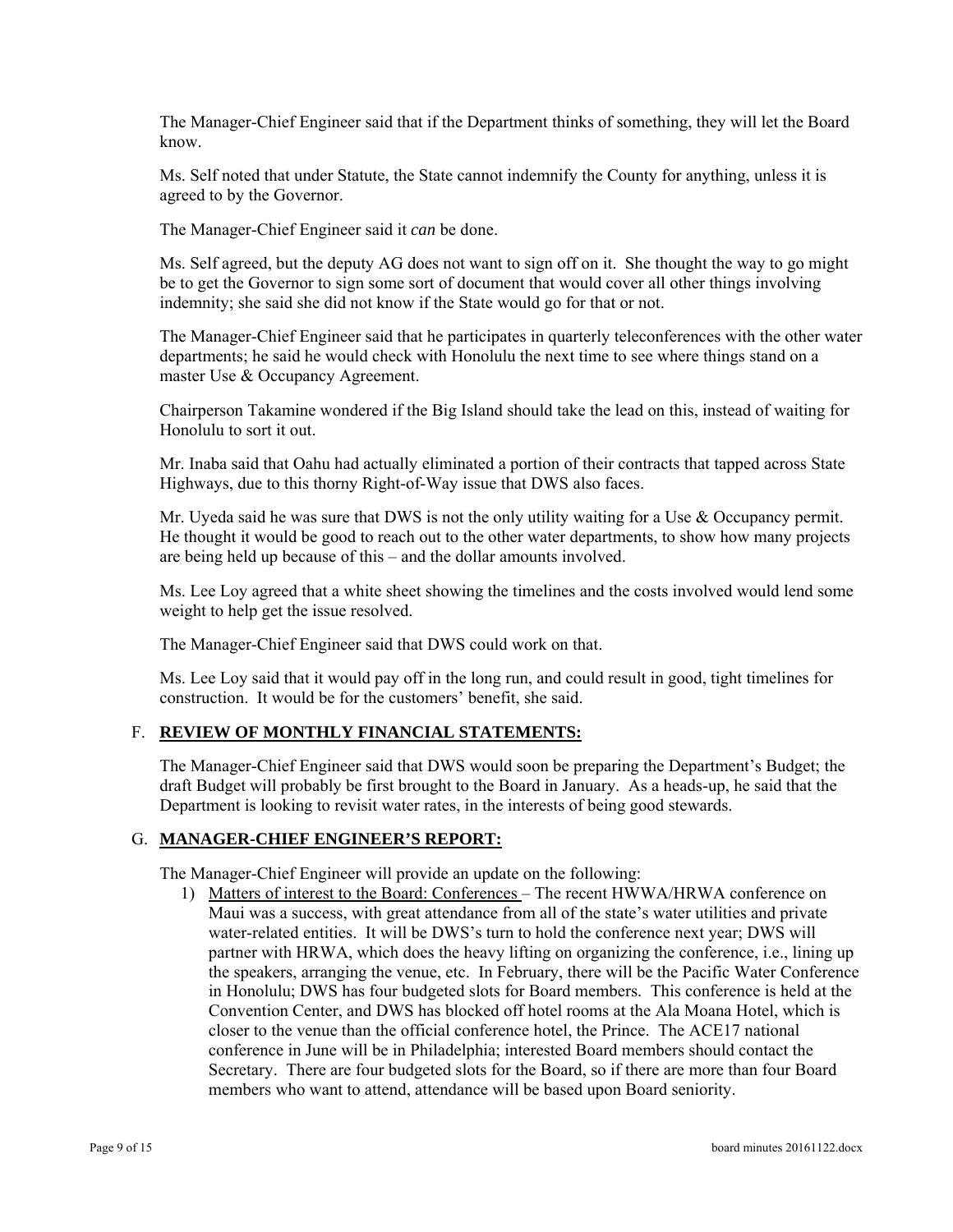2) DWS Energy Report – Ms. Hayduscko said the numbers on energy savings have been reassuring, thanks largely to lower oil prices. The rates that HELCO has given DWS have been stable, although HELCO is looking for a rate increase. She noted that the energy cost is a separate calculation from the *power cost;* the energy cost changes more often than the power cost. DWS has been installing more energy-efficient pumps and motors, and is looking at reducing pumping when there is a way to maintain water quality and adequate water for customers. Ms. Hayducsko said that she is starting to see an increase in the number of gallons sold. Turning to leak detection, she reported that the magnets on some of DWS's leak loggers attached to the water valves were failing; DWS replaced more than 300 of these magnets. To compensate for the time and money that DWS spent on the replacement work, the vendor gave the Department 50 new loggers. It turned out that the magnets had gotten the wrong coating; the new magnets have better coating, she said. On the subject of water audits, Ms. Hayducsko has been examining individual system water loss calculations; that analysis should be coming before the Board at some point. She provided a graph showing how a leak would look vis a vis DWS's energy cost. She said that it takes a bit of time to gather the information on water sold and water produced, because the data goes through processes before it is finalized. A subject that has rarely arisen lately is DWS's Energy Redundancy projects, i.e., the Department's emergency preparedness. She noted that DWS was given large generators in 2006 after the Kiholo Bay Earthquake. DWS is now working to get additional emergency generators, and is formulating a plan to ensure that DWS has generators in place at its critical sites to keep the water flowing in the event of a disaster.

The Manager-Chief Engineer said that Ms. Hayducsko did a lot of work with Mr. Young and his colleagues in Operations in putting together a "grant nomination" to get the additional generators.

Ms. Hayducsko said that Maui, recently wracked by floods triggered by a hurricane, had gotten a FEMA designation to the tune of \$3.1 million in available funds; all of the islands may apply for the funds for hazard mitigation, to boost emergency preparedness. Ms. Hayducsko said she applied for \$2.8 million of those available funds, and DWS will find out in December if its application was successful. She said DWS is likely to be successful for its top two projects, and possibly for its other projects as well. The arrangement is a cost-share one, with FEMA bearing 75 percent of the costs, with 25 percent borne by DWS. She noted that that staff time and the Board's volunteer time can count towards that 25 percent share, as "in-kind contributions."

The Manager-Chief Engineer said that Ms. Hayducsko did a great job of putting that grant package together, and hopefully it will translate into additional emergency generators for DWS.

Ms. Hayducsko said that four generators are expected to come in next summer for DWS's smaller wells; bids for that procurement have been put out for purchase by Civil Defense on behalf of DWS. She noted that DWS tends to put generators near hospitals, to make sure the water is flowing. Turning to Energy Capital Improvement projects that DWS has started working on, Ms. Hayducsko showed on the last page of her energy report a photo of a VFD (variable frequency drive) that DWS has just installed at Ocean View. Another photo showed an electric sine wave filter, which helps the VFD to operate, while a third photo showed a power factor capacitor that DWS is testing at the Ola'a 3 facility. She noted that these power factor capacitors save DWS on both demand and energy costs.

Mr. Uyeda asked if the generators are on an auto-transfer switch when the power goes out.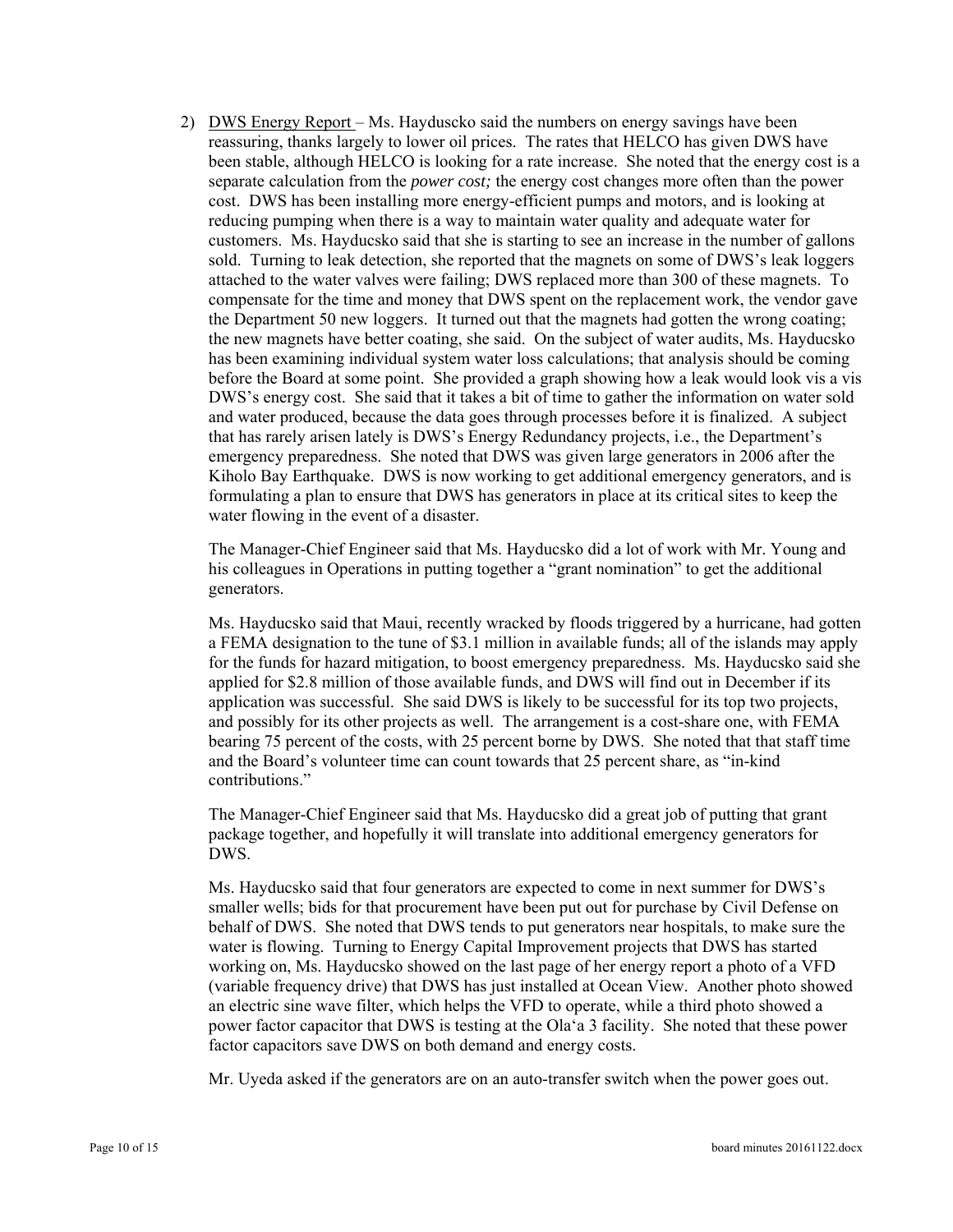Ms. Hayducsko said that DWS will not put them on an auto-transfer switch; if the power goes off, DWS wants to make sure that it is a double-throw manual transfer switch instead. DWS needs to make sure that the well is balanced, and that all of the alarms are taken care of, before DWS can restart the wells, she said. Those functions are put on a double-throw manual transfer switch; Ms. Hayducsko said that she had applied for \$1.3 million (of the total \$2.8 million she applied for) to install those double-throw transfer switches. DWS has been slowly installing these switches, but they are a very high priority for DWS in the future. DWS has one such switch in place at Haleki'i Well just above Kona Hospital, and it has been a success, she said.

Ms. Lee Loy asked what the evaluation factors were for determining the critical locations for the generators.

Ms. Hayducsko said that DWS looks at high consumption, which indicates that somebody needs that water. DWS also looks at what is being served at that site; hospital and triage medical centers are seen as critical locations, where the need for water in a disaster will be crucial to conducting medical operations, sanitizing, etc. DWS is also looking at Command Centers, to ensure that the people working to keep the island running have water. Civil Defense shelters, typically set up at schools and municipal gyms, are viewed as critical locations as well.

Ms. Lee Loy asked what happens to the old generators.

Ms. Hayducsko said that DWS is not getting rid of any generators at this time, and instead is adding to the Department's capacity. DWS is looking at having portable generators, possibly replacing them with stationary generators if the Department can get good deals on them, she said.

Mr. Arikawa asked if the VFD keeps the pumping rate constant at the site, so it reduces the stress on the pumps.

Ms. Hayducsko said the VFD is like a dimmer switch; one can run the pump at several different hertz settings. A VFD will allow the operator to run the pump at any portion of its pumping rate.

The Manager-Chief Engineer said that the VFD has energy efficiency capabilities; with a VFD, the pump does not need to be run at its full 700-GPM capacity. The operator can throttle it down to 400 or 500 GPMs and make it operate, depending on the demand in the system. The old-school approach would be to rotate the pumps on an as-needed basis, i.e., not using all of the pumps 100 percent of the time. However, it is better to have the pumps run more continuously, without flicking the switch on and off every time; it is better to keep the pumps on, and let them stay on, he said. The VFD poses both energy efficiency benefits as well as operational benefits, allowing staff more flexibility and fostering more durability for the pumps and motors in the long run.

Mr. Arikawa said that another plus is that the VFD work be good at each site.

The Manager-Chief Engineer said that is what DWS is thinking, too.

Ms. Hayducsko said that the Department does a Cost Benefit Evaluation when considering the replacement of soft starters with VFDs. If a motor is doing okay with the on/off mode (i.e., with a soft starter) and is only running three hours or so a day, DWS may not put a VFD on that site. If a motor is on 20 hours a day, DWS may install a VFD which would allow the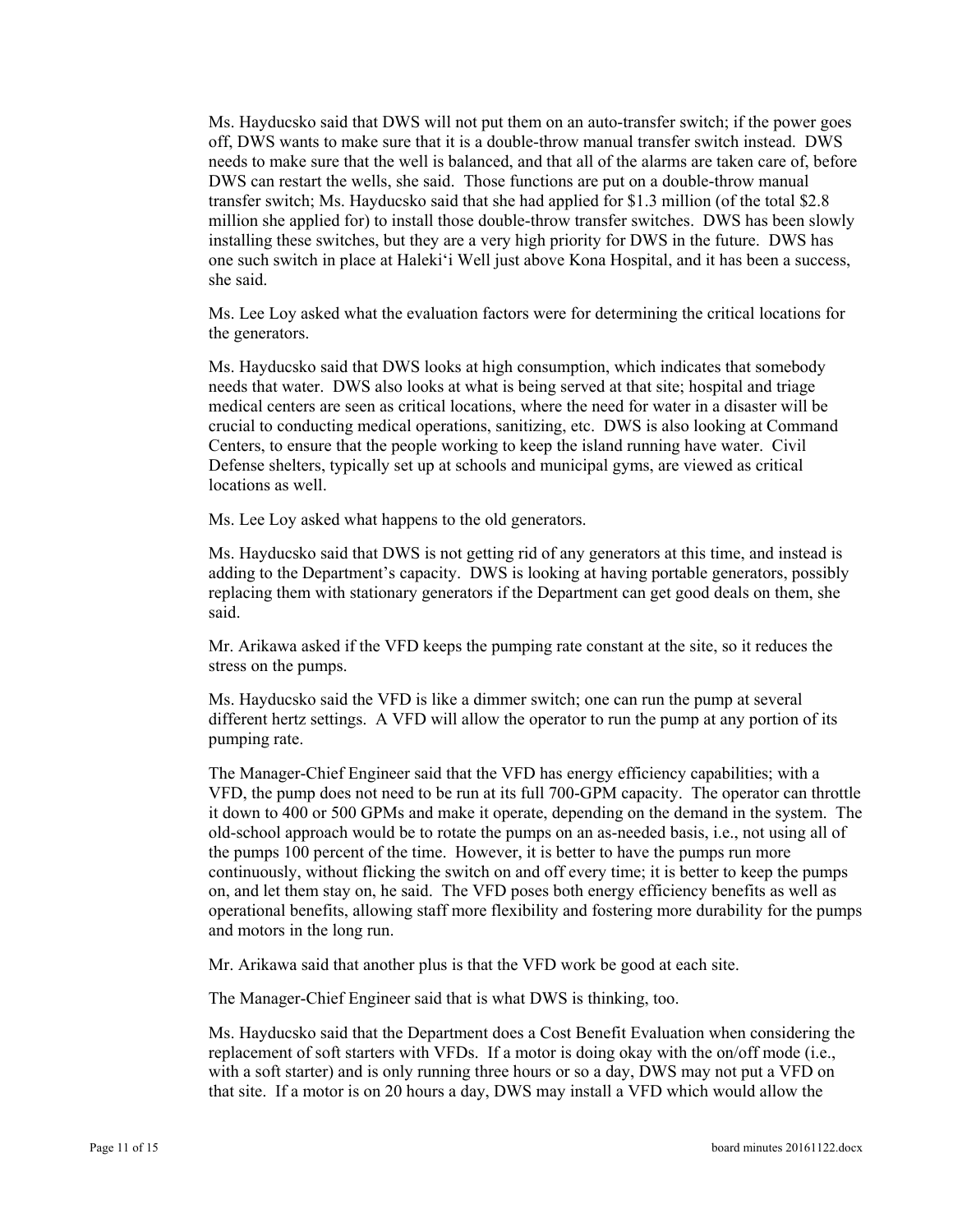operator to throttle the motor down at off-peak times so that it is not pumping at full capacity. Those are the kinds of calculations that DWS is doing to determine cost effectiveness.

Chairperson Takamine asked if VFDs can be readjusted remotely; he asked if the operator has to actually go to the site to work a dial.

Mr. Takamoto said that there is a physical keypad to dial and adjust it; there are other options that allow for remote control, but the Department is still working on them.

Ms. Hayducsko said that DWS is looking at using timers with VFDs on Rider M wells, to reduce pumping at off-peak hours to maximize the rebates from HELCO. This would also reduce the demand charges.

Mr. Uyeda asked if the grant covered the procurement of surge protection equipment, etc.

Ms. Hayducsko said that surge protections are built into the VFDs and pump controls.

Mr. Takamoto confirmed this.

The Manager-Chief Engineer said that surge protectors/arresters are standard control equipment. Those surge suppressors can handle a glitch coming in from HELCO, but not the massive surges caused by lightning strikes, which do occur from time to time. DWS is working to enhance its staff's capability in testing its equipment to identify malfunctions, etc.

On a sad note, the Manager-Chief Engineer reported that DWS's Energy Management Specialist Ms. Hayducsko was leaving DWS soon to explore other opportunities. He said that Management was looking at what can be done with the position's classification, to make the position more attractive; he expressed hopes that it might become attractive enough that Ms. Hayducsko might consider such new opportunities at DWS. He said that she did a terrific job in her short stint as Energy Management Analyst.

3) Recognition of Service Retirement – Mr. Ikeda reported that Mr. James Chow Hoy, Lead Pipefitter, was retiring on November 30 after 27 years of service.

#### H. **MANAGER-CHIEF ENGINEER'S EVALUATION FOR CALENDAR YEAR 2016:**

Chairperson Takamine said that at the Executive Session last month, the Board was asked to fill out the evaluation forms for the Manager-Chief Engineer.

Ms. Snyder noted that one Board member had still not submitted an evaluation form.

Chairperson Takamine said that Board would hold off discussion until the Executive Session (below).

#### **I. EXECUTIVE SESSION: MANAGER-CHIEF ENGINEER'S EVALUATION FOR CALENDAR YEAR 2016:**

*(This Item was handled later in the meeting.)* 

#### J. **CHAIRPERSON'S REPORT:**

Chairperson Takamine said that he and Mr. Arikawa met last week with the Manager-Chief Engineer and the Deputy. He said that both he and Mr. Arikawa believe the Manager-Chief Engineer and the Deputy have done an excellent job since taking their respective positions about two years ago. The Department is moving in the right direction, and has met its goals regarding the Water Use and Development Plan, he said. Management has done a good job addressing the concerns of the National Parks Service, and in working with the Commission on Water Resource Management (CWRM) for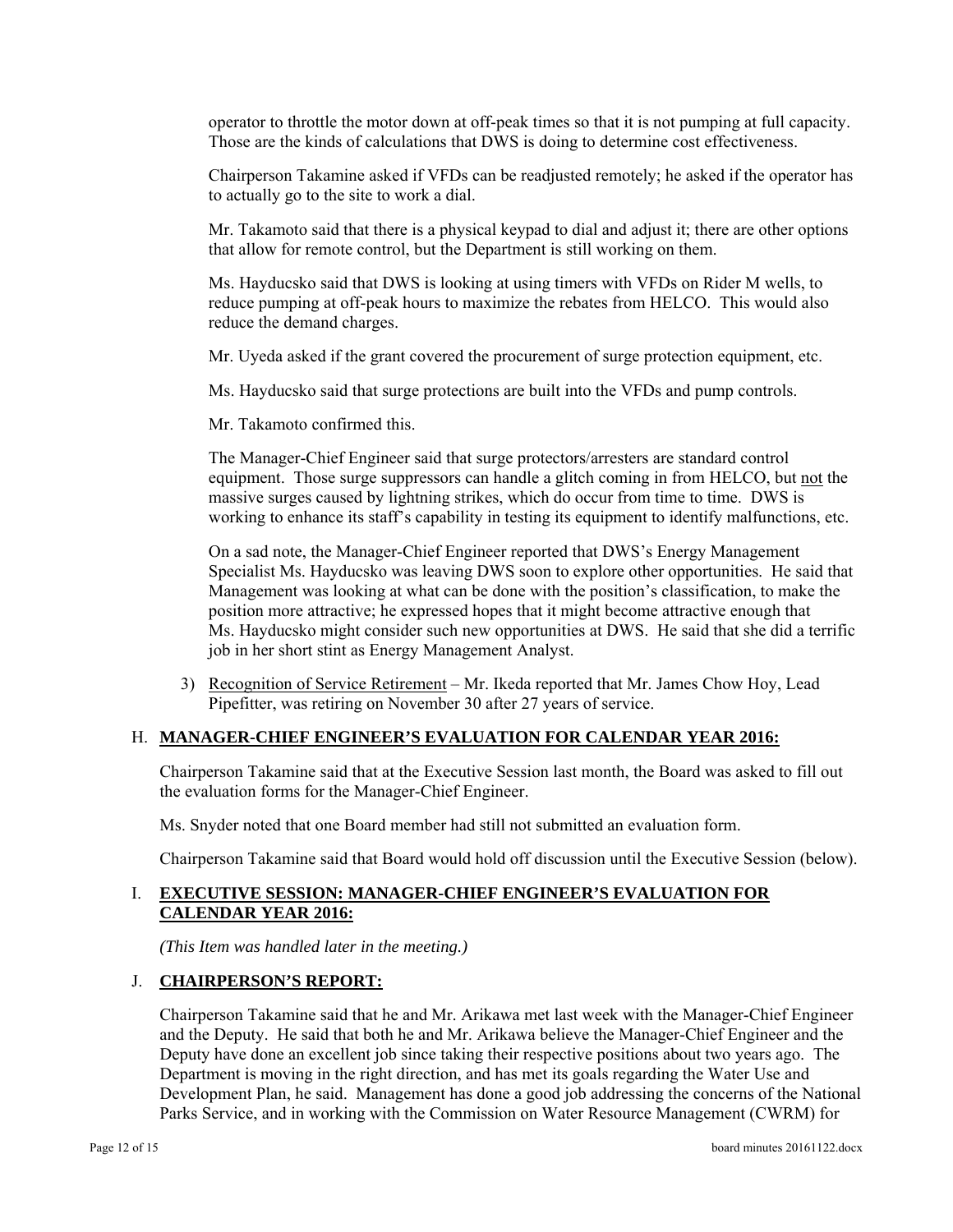the past year plus. Chairperson Takamine said he was impressed with Management's sense of urgency regarding issues that need to be taken care of, and he appreciated the lines of communication that have been established between the Board and Management. The Manager-Chief Engineer and the Deputy have 100 percent support from the Chairperson and Mr. Arikawa; the Chairperson felt the rest of the Board probably share these feelings. When the Chairperson and Mr. Arikawa expressed their support for the Manager-Chief Engineer, he immediately said that he could not have done it without the DWS staff.

Mr. Arikawa said he agreed with everything the Chairperson said.

Chairperson Takamine asked if, at this point, the Board should recess in anticipation of Mr. Balog's arrival.

Both the Manager-Chief Engineer and Ms. Lee Loy said they had just gotten a text from Mr. Balog.

Ms. Lee Loy said the text she got said he would arrive after 12:00 noon. On a different subject, Ms. Lee Loy asked the Chairperson if he could approach the Big Island Legislative Caucus for support of a master Use  $\&$  Occupancy agreement when he goes to Honolulu during the Legislative session.

Chairperson Takamine said yes, that was a good idea. Turning back to the meeting Agenda, he asked whether the Board should defer the still-pending Items until next month.

The Manager-Chief Engineer asked if all of those Items would need to have an official Motion to defer.

Chairperson Takamine asked if the Board should recess for lunch, and resume the meeting, or defer the remaining Items to next month.

Ms. Lee Loy asked if there were any Items that were time-sensitive which should be decided at this meeting.

The Manager-Chief Engineer said the most time-sensitive one would be the claim, i.e., Item 7(B), to be fair to the customer. He asked Ms. Lee Loy if Mr. Balog guaranteed that he could make it to the meeting.

Chairperson Takamine asked the Board if everyone could break for lunch, and wait for Mr. Balog's arrival.

*(All of the Board members said they could stay on, although Ms. Lee Loy said she needed to leave by 1:30 p.m.)* 

Ms. Iokepa-Moses asked if Mr. Balog committed to coming to the meeting.

Ms. Lee Loy said that she would call him; Mr. Balog indicated to her that he could make it around 12:15 p.m.

ACTION: Ms. Iokepa-Moses moved to recess, seconded by Mr. Arikawa, and carried unanimously by voice vote.

*(Recess began at 11:15 a.m., Mr. Balog arrived at 12:10 p.m., and the meeting resumed at 12:21 p.m.)*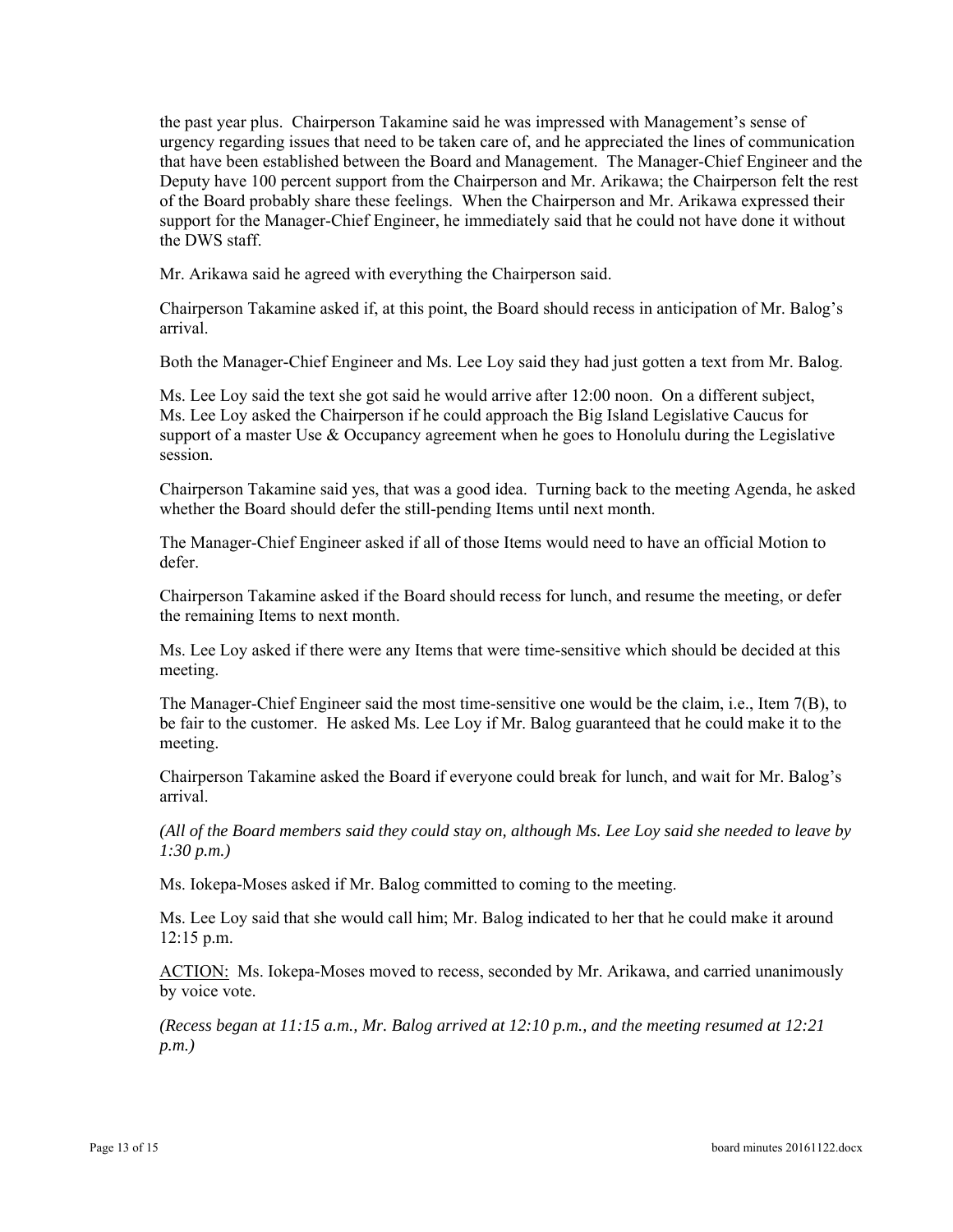# 5) NORTH KOHALA:

# C. **RESOLUTION NO. 2016-05, PROVIDING FOR THE ACQUISITION OF PRIVATE PROPERTY AND AN EASEMENT SITUATED IN MAKAPALA, THE DISTRICT OF NORTH KOHALA, TMK (3) 5-2-005:023, FOR WELL SITE IMPROVEMENTS:**

*(This Item was tabled earlier in the meeting until a quorum was present.)* 

MOTION: Mr. Arikawa moved to approve the Resolution; seconded by Mr. Uyeda.

The Manager-Chief Engineer said that this Resolution was before the Board, against the unlikely event that DWS needed to proceed with eminent domain proceedings. DWS is trying to reach an agreeable sale with the owner of this property, which is a small parcel adjacent to DWS's Makapala site. DWS had an understanding with the previous owner, so DWS is just trying to memorialize the sale of the property now, for the appraised value of \$875.00.

ACTION: A roll call vote was taken: Ms. Lee Loy (Aye); Mr. Uyeda (Aye); Mr. Arikawa (Aye); Chairperson Takamine (Aye); Ms. Iokepa-Moses (Aye) and Mr. Balog (Aye). Motion carried with Six (6) Ayes, and two (2) Excused: Mr. Elarionoff and Ms. Wilson.

#### 7) MISCELLANEOUS:

## B. **EXECUTIVE SESSION: CLAIM AGAINST THE COUNTY OF HAWAI'I, DEPARTMENT OF WATER SUPPLY/Ikeda, Aaron & Carol, Claim No. 16-0040:**

*(This Item was tabled earlier in the meeting until a quorum was present.)* 

Deputy Corporation Counsel Amy Self requested an attorney-client confidential discussion to consult with the Water Board regarding a settlement offer for a claim filed on May 18, 2016, due to a water leak.

The Water Board convened an executive meeting regarding the above matter, pursuant to Hawai'i Revised Statutes ("HRS"), Section  $92-5(a)(4)$ , for the purpose of consulting with its attorney on questions and issues pertaining to the Water Board's powers, duties, privileges, immunities, and liabilities. A 2/3 vote pursuant to HRS, Section 92-4, was necessary to hold this executive meeting.

MOTION: Ms. Lee Loy moved to go into Executive Session; seconded by Ms. Iokepa-Moses.

The Manager-Chief Engineer asked if the Board would allow Kona District Supervisor Bob Ravenscraft to attend the Executive Session; Mr. Ravenscraft had conducted the investigation into the claim.

Ms. Self asked if Mr. Clifford Victorine, the investigator from the Office of the Corporation Counsel, could also attend.

(*The Board assented to their attendance at the Executive Session.)* 

ACTION: Motion to go into Executive Session carried unanimously by voice vote.

*(Executive Session began at 12:23 p.m., and ended at 12:40 p.m.)* 

ACTION: Ms. Iokepa-Moses moved to approve the Recommendations regarding the claim by Mr. Aaron Ikeda; seconded by Ms. Lee Loy, and carried unanimously by voice vote.